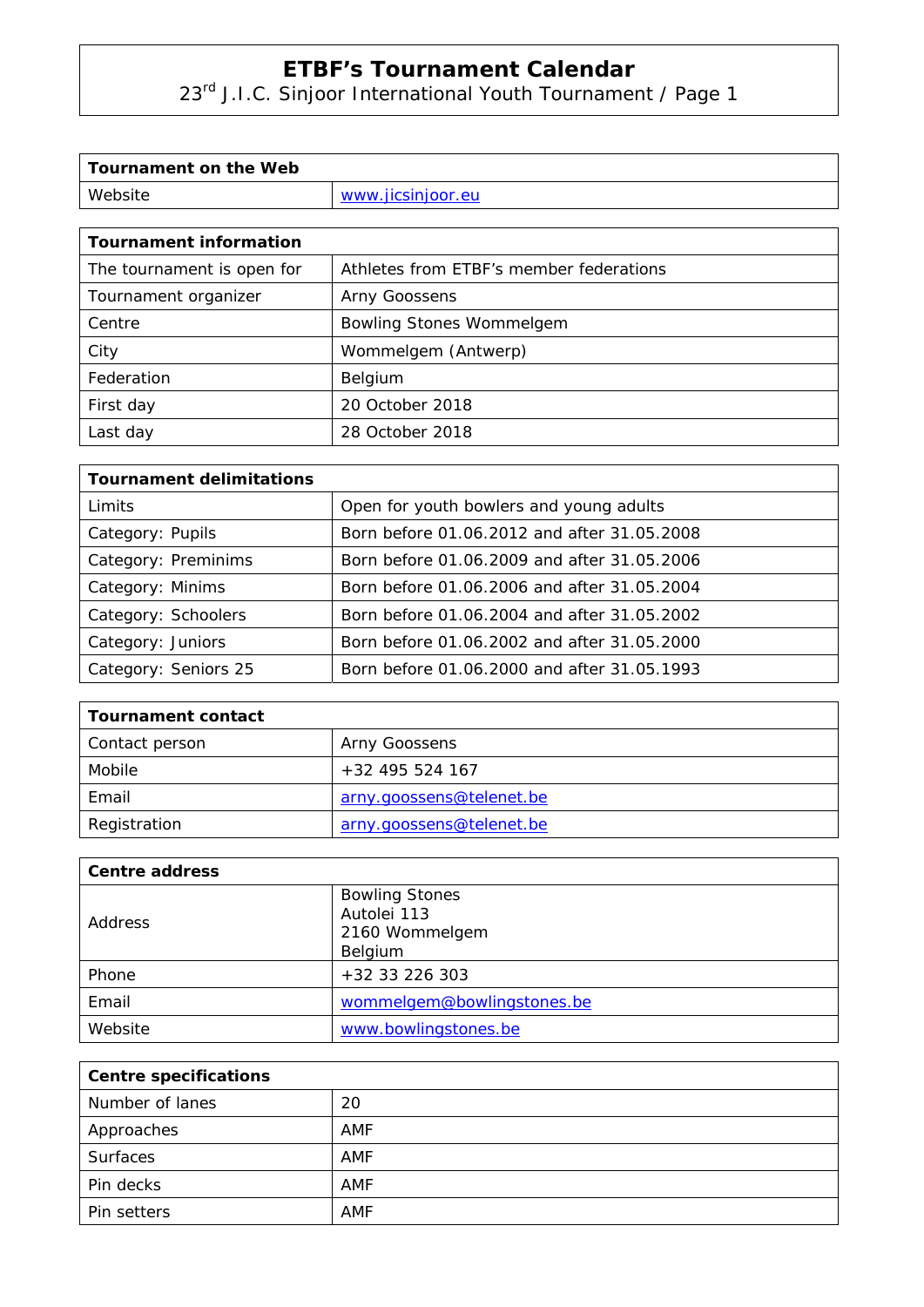23<sup>rd</sup> J.I.C. Sinjoor International Youth Tournament / Page 2

| Pins         | AMF<br>Lite II |
|--------------|----------------|
| Score system | Qubica         |

| <b>Dressing specifications</b> |                        |  |
|--------------------------------|------------------------|--|
| Oil machine                    | Kegel Kustodian Plus   |  |
| Oil                            | Prodigy                |  |
| Cleaner                        | Qubica lane cleaner    |  |
| Pattern prepared by            | Bowling Centre / Kegel |  |
| Dressing done by               | <b>Bowling Centre</b>  |  |

| <b>Prize money specifications</b> |       |  |
|-----------------------------------|-------|--|
| Prize fund status                 | Fixed |  |
| Tax on prizes                     | No    |  |

| Prize money expressed in $\epsilon$ |                   |                   |            |            |              |
|-------------------------------------|-------------------|-------------------|------------|------------|--------------|
| Category                            | <b>Position 1</b> | <b>Position 2</b> | Position 3 | Additional | <b>Total</b> |
| Pupils                              | 120               | 80                | 50         | 250        | 500          |
| Preminims                           | 150               | 90                | 60         | 300        | 600          |
| <b>Minims</b>                       | 150               | 90                | 60         | 300        | 600          |
| <b>Schoolers</b>                    | 200               | 120               | 80         | 400        | 800          |
| <b>Juniors</b>                      | 200               | 120               | 80         | 400        | 800          |
| Seniors 25                          | 300               | 180               | 120        | 600        | 1.200        |
| Gran total                          |                   |                   |            |            | 4.500        |

## **Tournament format**

### **Qualification**

6 games AM for all age categories

### **Qualified**

The number is depending on participation. A minimum of 25% of the attended will qualify. In all age categories a minimum of 3 and a maximum of 8 athletes will qualify for Step 1

In each age category there will be a separate standing for Squad 1-3, from where the highest ranked athlete, not qualified from the general standing, will qualify.

### **Final Step 1**

In each category, the athletes will play 3 games EU with the pin fall from the qualification carried forward.

Top 3 will qualify for Step 2, seeded 1-3.

**Final Step 2**  There will be 2 stepladder matches, both starting from scratch.

Stepladder match 1

The athlete seeded 3 and the athlete seeded 3 will play a one-game match.

Stepladder match 2

The winner of match 1 and the athlete seeded 1 will play a match over 2 games total pin fall.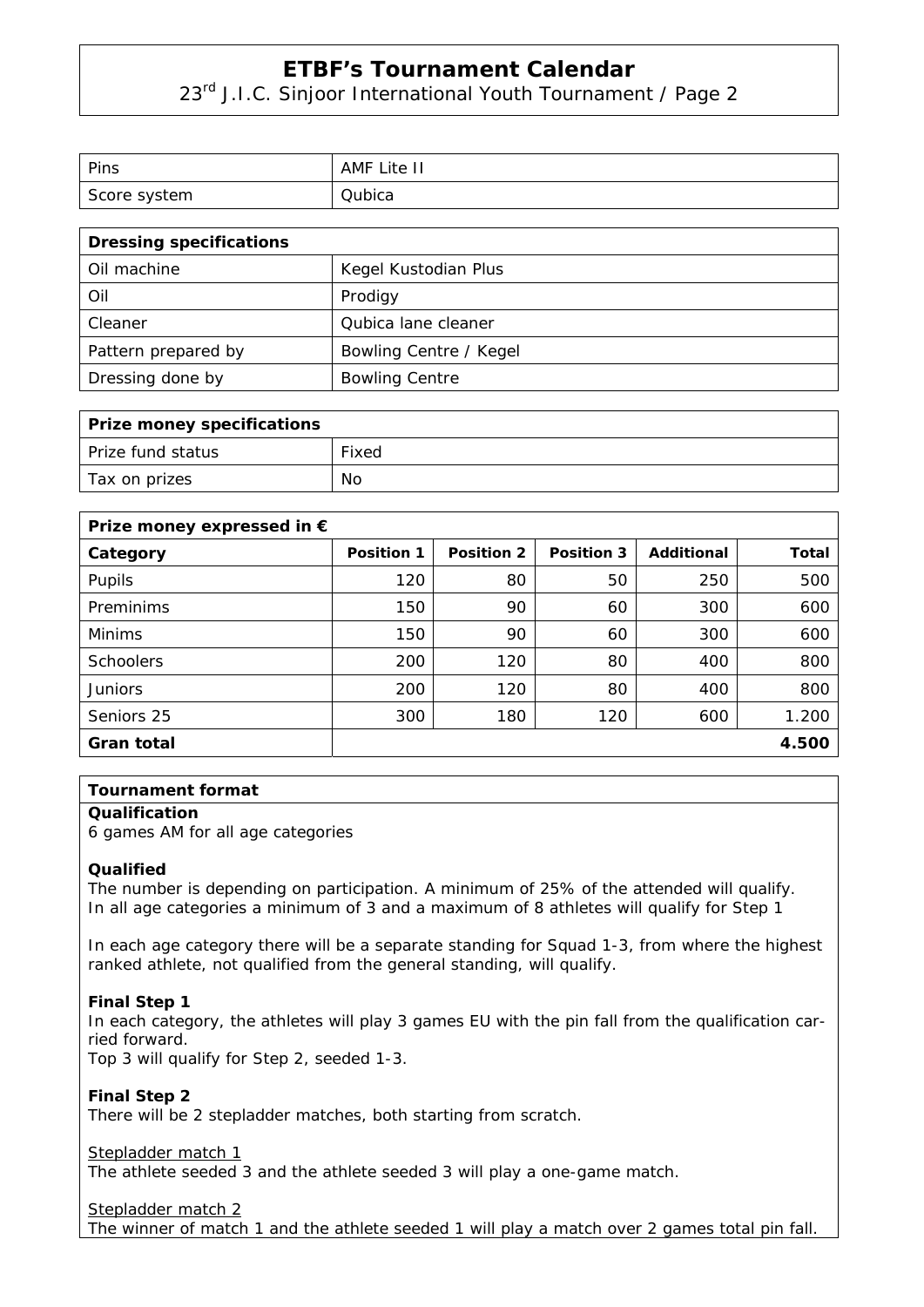23<sup>rd</sup> J.I.C. Sinjoor International Youth Tournament / Page 3

## **Tournament tie rules**

For decisive ties, in any category, a 9<sup>th</sup> and 10<sup>th</sup> pin roll off will be played, repeated until the tie is broken.

| Lane assignments and lane movements |                                                                |  |
|-------------------------------------|----------------------------------------------------------------|--|
| Lane draws                          | By impartial notaries public                                   |  |
| Athletes per pair in squads         | Maximum 6                                                      |  |
| Frequency of movement               | After each game                                                |  |
| Movement method                     | Odd numbered lanes move left<br>Even numbered lanes move right |  |
| Number of lanes to move             | Three                                                          |  |

| <b>Booking policies</b>    |                                   |  |
|----------------------------|-----------------------------------|--|
| Booking restriction before | 30 September 2018                 |  |
| Booking restriction during | One re-entry                      |  |
| Total number of bookings   | Two                               |  |
| Booking cancellations      | Impossible                        |  |
| Registration deadline      | 30 Minutes before start of squads |  |

| Qualification squads and fees in $\epsilon$ |          |            |             |              |                  |           |  |  |
|---------------------------------------------|----------|------------|-------------|--------------|------------------|-----------|--|--|
| Squad                                       | Day      | Date       | <b>Time</b> | <b>Spots</b> | <b>Entry fee</b> | Re-entry  |  |  |
| Squad 01                                    | Saturday | 20.10.2018 | 10.00       | 60           | $40 - 50$        | $35 - 45$ |  |  |
| Squad 02                                    | Sunday   | 21.10.2018 | 10.00       | 60           | $40 - 50$        | $35 - 45$ |  |  |
| Squad 03*)                                  |          |            | 17.00       | 60           | $40 - 50$        | $35 - 45$ |  |  |
| Squad 04*)                                  | Friday   | 26.10.2018 | 13.00       | 60           | $40 - 50$        | $35 - 45$ |  |  |
| Squad 05                                    |          |            | 18.00       | 60           | $40 - 50$        | $35 - 45$ |  |  |
| Squad 06                                    | Saturday | 27.10.2018 | 09.00       | 60           | $40 - 50$        | $35 - 45$ |  |  |
| Squad 07                                    |          |            | 14.00       | 60           | $40 - 50$        | $35 - 45$ |  |  |
| Squad 08                                    | Sunday   | 28.10.2018 | 08.00       | 60           | 40-50            | $35 - 45$ |  |  |
| *) These two squads are reserved            |          |            |             |              |                  |           |  |  |

| Fees in € divided per category |                  |                     |  |  |  |
|--------------------------------|------------------|---------------------|--|--|--|
| Category                       | <b>Entry fee</b> | <b>Re-entry fee</b> |  |  |  |
| Pupils                         | 40               | 35                  |  |  |  |
| Preminims                      | 45               | 40                  |  |  |  |
| <b>Minims</b>                  | 45               | 40                  |  |  |  |
| <b>Schoolers</b>               | 45               | 40                  |  |  |  |
| <b>Juniors</b>                 | 45               | 40                  |  |  |  |
| Seniors 25                     | 50               | 45                  |  |  |  |

**Schedule for the final steps**